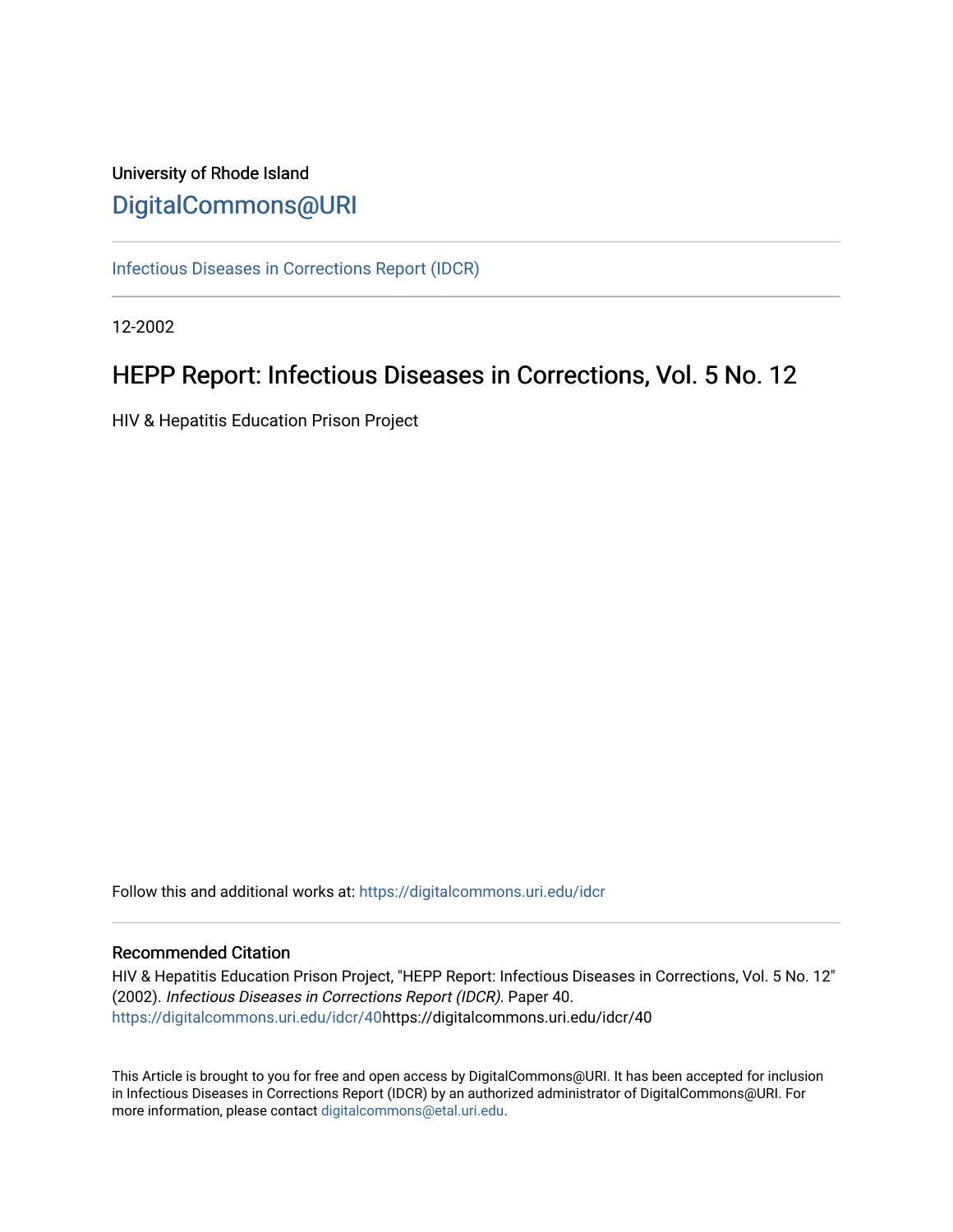

SPONSORED BY THE BROWN MEDICAL SCHOOL OFFICE OF CONTINUING MEDICAL EDUCATION.

## **ABOUT HEPP**

*HEPP Report, a forum for correctional problem solving, targets correctional administrators and HIV/AIDS and hepatitis care providers including physicians, nurses, outreach workers, and case managers. Continuing Medical Education credits are provided by the Brown University Office of Continuing Medical Education to physicians who accurately respond to the questions on the last page of the newsletter.* 

#### **CO-CHIEF EDITORS Joseph Bick, M.D.**

*Director, HIV Treatment Services, California Medical Facility, California Department of Corrections*

> **Anne S. De Groot, M.D.** *Director, TB/HIV Research Lab, Brown Medical School*

#### **DEPUTY EDITORS Frederick L. Altice, M.D.** *Director, HIV in Prisons Program, Yale University AIDS Program*

**David P. Paar, M.D.** *Director, AIDS Care and Clinical Research Program, University of Texas, Medical Branch*

**Faculty Disclosure** In accordance with the Accreditation Council for Continuing Medical Education Standards for Commercial Support, the faculty for this activity have been asked to complete Conflict of Interest Disclosure forms. Disclosures are listed at the end of articles. All of the individual medications discussed in this newsletter are approved for treatment of HIV and hepatitis unless otherwise indicated. For the treatment of HIV and hepatitis infection, many physicians opt to use combination antiretroviral therapy which is not addressed by the FDA.

*HEPP Report is grateful for the support of the following companies through unrestricted educational grants: Major Support: Agouron Pharmaceuticals, Abbott Laboratories and Roche Pharmaceuticals, Sustaining: Boehringer Ingelheim Pharmaceuticals, Schering-Plough, Virologic, GlaxoSmithKline and Gilead Sciences, Inc.*

# **Vaccinations for HIV-infected Inmates**

*Becky L. Stephenson\*, M.D., Assistant Professor of Medicine, Univ. of North Carolina, Chapel Hill, Co-director of HIV Services, North Carolina Department of Corrections, Raleigh, NC*

Inmates in this country represent a large reservoir of individuals at risk for vaccine-preventable diseases. Vaccinations are one of the most cost-effective interventions available, with the potential for decreasing morbidity and mortality by preventing or modifying life-threatening disease. According to a recent report to congress 1 , 11.5 million Americans were released from jails and prisons in 1998.

Therefore, immunization efforts targeting inmates have the potential to dramatically impact the health of the incarcerated, those who work with them, and the overall public health of this nation.

Not all vaccines are safe for use in immunocompromised individuals. As a rule, immunocompromised people should not

receive vaccines based on live-attenuated organisms. Because of the disproportionately high prevalence of HIV in jails and prisons, the use of live attenuated vaccines must be carefully considered, as some individuals may not be aware of their own advanced HIV infection. On the other hand, the widespread use of highly active antiretroviral therapy (HAART) has resulted in immune reconstitution for many HIV-infected inmates. This may augment the response to vaccination in these patients. This article will review the principles, efficacy, safety and recommendations for immunizations in HIV-infected individuals.

#### **How vaccines work**

The purpose of vaccination is to prevent disease in the susceptible host. This is done by stimulating the host's immune system to recognize the antigens on microorganisms and produce antibodies or T cell responses capable of fighting off the microorganisms (immunization).

Vaccines can be classified as live attenuated vaccines or inactivated vaccines (see Table 1). Live attenuated vaccines contain microorganisms that replicate and stimulate the host's immune system but are weakened (attenuated) so they are generally unable to produce disease in the immunocompetent individual. In contrast, inactivated vaccines either contain organisms killed by heat or chemicals,

*Immunization efforts targeting inmates have the potential to dramatically impact the health of the incarcerated, those who work with them, and the overall public health of this nation.*

or "subunits" of these organisms such as proteins from the cell wall. With inactivated vaccines, there is no risk of acquiring vaccination-related disease. Recombinant vaccines are a form of inactivated vaccine derived from genetically engineered proteins. These vaccines do not contain any microorganisms or their

products. Although they are not technically vaccines, toxoids are modified bacterial toxins incapable of producing disease, but able to stimulate the immune system to prevent the disease caused by the bacteria.

Vaccination can stimulate CD4 lymphocytes to become activated. Once in the activated state, CD4 lymphocytes are more at risk to become infected by HIV. Thus, vaccination can theoretically cause more cells to become infected by HIV. In the beginning of the AIDS epidemic, there were concerns that vaccination might

#### *Continued on page 2*

| WHAT'S INSIDE |  |
|---------------|--|
|               |  |
|               |  |
|               |  |
|               |  |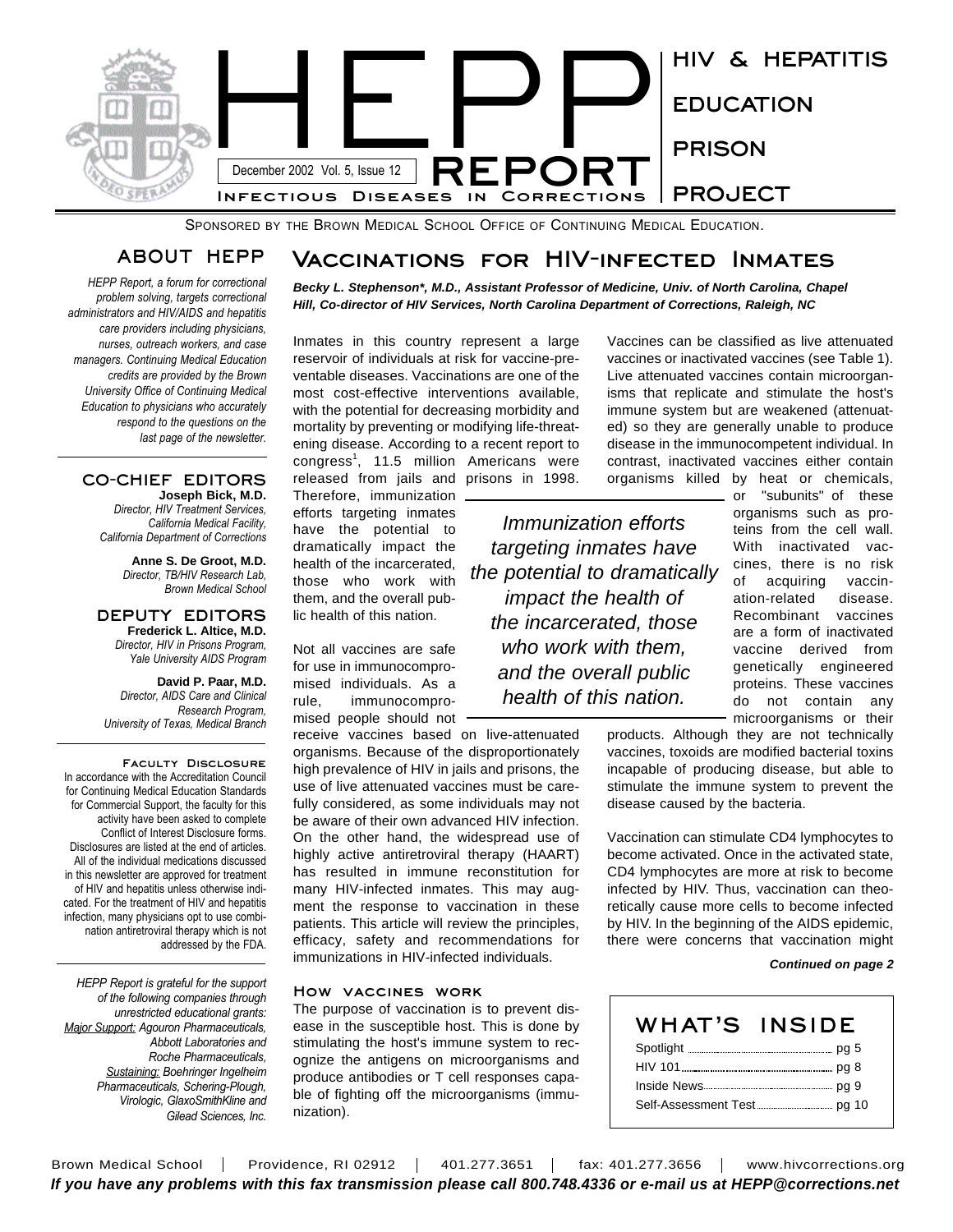## **Vaccinations...**

### *(continued from page 1)*

accelerate the progression of HIV. Some early studies demonstrated that after receipt of the influenza vaccine or tetanus toxoid, there was a transient increase seen in the HIV viral load of vaccinated individuals. <sup>2</sup> However, an abstract presented at this year's IDSA meeting found that among patients on HAART with undetectable HIV viral loads who received the influenza vaccination, there was no increase in HIV viral load. 3 Thus, in the era of HAART, sustained viral suppression resulting from effective treatment may diminish the likelihood of post-vaccination viral rebound.

Because HIV-infected persons have altered immune systems, there are special safety concerns when considering vaccination. Live attenuated vaccines can be problematic due to the potential for prolonged viral replication in immunocompromised individuals. In 1992, an AIDS patient developed measles pneumonitis from the measles vaccine.<sup>4</sup> In a separate case, a military recruit with asymptomatic HIV infection developed disseminated vaccinia from the smallpox vaccine.

There are also concerns about the efficacy of vaccinations in HIV-infected individuals. Because the immune system can affect the response to vaccines, there may be a lack of or reduced response in HIVinfected individuals. A recent study suggests that viral load suppression is a predictor of response to vaccinations, regardless of the CD4 count. In this retrospective study, 41 HIV-infected patients received three doses of the hepatitis B vaccine and had follow-up hepatitis B serologies performed. Fifty to 60 percent of those patients who had HIV viral loads <400 copies/mL showed an antibody response, regardless of their CD4 counts. In those patients with CD4 counts above 200 and HIV viral loads >400 copies/mL, only 24% showed a serological response. The worst outcomes occurred in patients with CD4 counts <200 and HIV RNA >400 copies/mL, where no patients showed a response. <sup>5</sup> Although this study involved a small number of patients and the data are preliminary, it certainly raises concerns about the efficacy of and ideal time to offer vaccinations to patients with advanced immunodeficiency and those with HIV viral loads >400.

### **Table 1. Classification of Vaccines**

| <b>Inactivated or Engineered</b><br><b>Vaccines and Toxoids</b> | <b>Live Attenuated Vaccines</b>           |  |
|-----------------------------------------------------------------|-------------------------------------------|--|
| Inactivated polio vaccine (IPV)                                 | Varicella-Zoster virus vaccine (VZV)      |  |
| Hepatitis A vaccine                                             | Mumps, Measles, and Rubella vaccine (MMR) |  |
| Hepatitis B vaccine                                             | Smallpox vaccine (Vaccinia)               |  |
| Influenza vaccine                                               | <b>Typhoid vaccine</b>                    |  |
| Tetanus-Diphtheria (Td) vaccine                                 | <b>Yellow Fever vaccine</b>               |  |
| Pneumococcal vaccine                                            | Oral polio vaccine                        |  |
| H. influenza vaccine (HiB)                                      |                                           |  |
| Meningococcal vaccine                                           |                                           |  |
| Rabies vaccine                                                  |                                           |  |

#### **When to Vaccinate**

Many experts recommend vaccinating HIV-infected individuals early in the course of HIV disease because of concerns that declining immune status will reduce the response to vaccination.<sup>6</sup> Although the CD4 lymphocyte count is a surrogate marker for immune status, the minimal CD4 lymphocyte count needed to evoke an immune response is unknown. At low CD4 T-cell counts, HIV-infected adults may not respond to the initial vaccine series and may need additional (booster) doses of vaccine. If patients are to be placed on HAART, some experts recommend delaying vaccination for a few months after the initiation of therapy since immune reconstitution from HAART may result in a better antibody response.

### **Which Vaccines May Be Used**

#### **Pneumococcal Disease**

HIV-infected individuals are at a significantly increased risk for both pneumococcal disease and pneumococcal bacteremia. Many observational studies in the U.S. have demonstrated a decrease in morbidity and mortality among HIV-infected patients who receive the vaccine. 6 The pneumococcal vaccine is safe to give to the HIV-infected person because it does not contain live organisms (bacterial polysaccharide vaccine). Therefore, the CDC recommends vaccinating all HIV-infected individuals with CD4 lymphocyte counts >200. The CDC recommends considering vaccinating HIV-infected individuals with CD4 lymphocytes <200 although clinical evidence is lacking. The ACP and AAP recommend revaccination with a single dose for children >2 years and adults who are at highest risk for serious pneumococcal infection and for individuals likely to have a rapid decline in antibody levels, provided five years have elapsed since the first dose. Revaccination every five years may be prudent in HIV-infected populations. Although this vaccine is safe, the efficacy in advanced HIV-infected patients may be reduced. In cases where the first vaccination was given when the CD4 lymphocyte count was <200, revaccination can be considered if the CD4 count is >200 as a result of HAART, as recommended by the USPHS and IDSA.

#### **Influenza Vaccine**

Influenza vaccine is derived from killed virus. The vaccine is updated every year based on circulating flu strains. It is safe for administration to patients who have HIV and should be given annually to those who are HIV-infected. The only contraindication to influenza vaccination is a history of an anaphylactic hypersensitivity to eggs or previous vaccination. This vaccination should preferably be administered every year before influenza season begins (October through November) but there is still a potential benefit to those who receive this vaccination later in the influenza season (until March).<sup>7,8</sup>

#### **Hepatitis A and Hepatitis B Vaccines**

Both the hepatitis A and B vaccines are safe in HIV-infected individuals. Hepatitis A vaccination is recommended for men who have sex with men, injection drug users, and persons with chronic liver disease including hepatitis  $C<sup>7</sup>$ 

The CDC recommends vaccinating all patients who are infected with hepatitis C against hepatitis A and B because of the increased risk of fulminant hepatitis in these patients. In some correctional institutions where there is a high prevalence of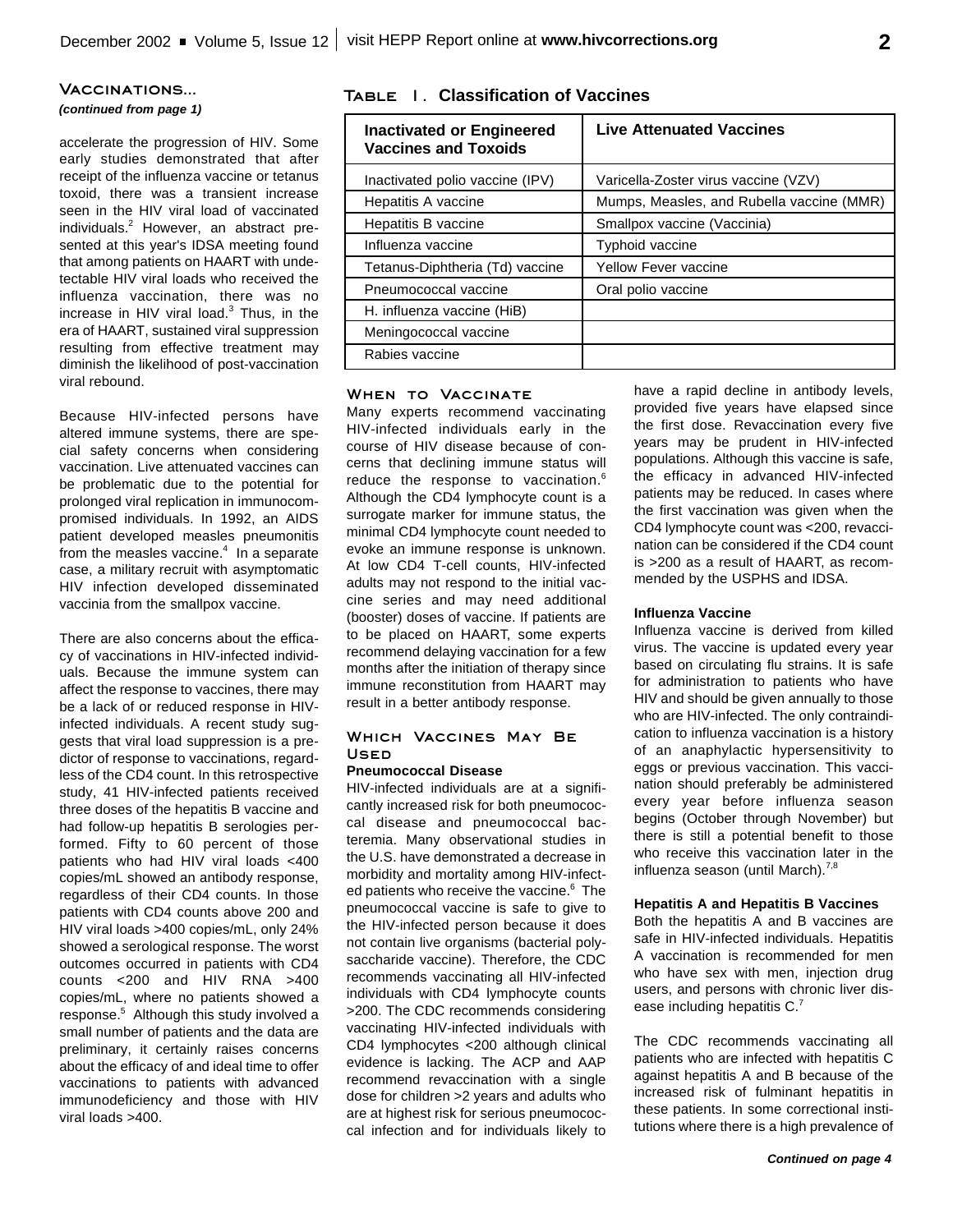# **Letter from the Editor**

*Dear Correctional Colleagues:*

*As HEPP Report approaches its sixth year of publication, it seems the appropriate time to reflect on what we're facing in correctional health care, as well as what we've accomplished. What we're currently facing is sobering. There are 42 million people living with HIV/AIDS, worldwide, approximately two million more than last year. Five million new infections worldwide - 40,000 in the U.S. - occurred in 2002, according to the recently released biannual report from UNAIDS and the World Health Organization. By the end of 2001, there were 850,000 to 950,000 people living with HIV/AIDS in the U.S.*

*What we face in prisons and jails reflects these numbers - and more. The Bureau of Justice Statistics reports a total of 25,088 state and federal inmates known to be HIV positive - and the number of actual cases is probably higher. In percentages: 2.2% of state prison inmates and 0.8% of federal prison inmates were known to be infected. What do these numbers mean? Overall, the rate of confirmed AIDS among the nation's prison populations is four times the rate in the general population (0.52% in incarcerated communities vs. 0.13% in the general population).* 

*We've also made heartening strides in correctional health care. While there are still more accomplishments to be made - more widespread testing, more infectious disease specialists in correctional health care, more comprehensive treatment for all prison populations - we believe that correctional health care has come a long way in the last five years.*

*Even as we look at the enormity of this entire picture, we still believe the best way to accomplish our mission of improving the level of health care in prisons and jails is to give correctional health care workers the tools to do it. With that in mind, this month's issue discusses immunizing HIV-infected patients including vaccines are safe and recommended for HIV-positive patients (including HIV-positive pregnant women). Considering the large number of HIV-infected inmates, vaccination may be the safest and most cost-effective way to prevent a number of vaccine-preventable diseases like HAV, HBV and influenza.*

*In this issue, we also provide coverage of reports from IDSA, ICAAC and NCCHC that could have a bearing on the work we do with infected populations in prison. After reviewing this issue, readers should be able to identify vaccines that are safe and effective for HIV populations.*

*As we wrap up our fifth year of publishing HEPP Report, we want to thank you for your continued support and as always encourage your feedback, comments, and contributions. Best wishes for the holiday season and the New Year from all of us at HEPP.*

*Sincerely,* 

*Elizabeth Herbert*

# **Subscribe to HEPP Report**

Fax to **617-471-8887** for any of the following: *(please print clearly or type)*

|                                                                                                                                      | i es, i wuuu iike tu auu/upuate/currect (circle one) iriy curitact iriiuririatiuri iur riiy curiipiirientary<br>subscription of HEPP Report fax/email newsletter.                                                              |                             |                                  |  |
|--------------------------------------------------------------------------------------------------------------------------------------|--------------------------------------------------------------------------------------------------------------------------------------------------------------------------------------------------------------------------------|-----------------------------|----------------------------------|--|
| Yes, I would like to sign up the following colleague to receive a complimentary subscription of<br>HEPP Report fax/email newsletter. |                                                                                                                                                                                                                                |                             |                                  |  |
| Yes, I would like my HEPP Report to be delivered in the future as an attached PDF file in an<br>email (rather than have a fax).      |                                                                                                                                                                                                                                |                             |                                  |  |
|                                                                                                                                      | $\mathsf{NAME:} \qquad \qquad \mathsf{FACILITY:}\qquad \qquad \blacksquare$                                                                                                                                                    |                             |                                  |  |
| <b>CHECK ONE:</b>                                                                                                                    |                                                                                                                                                                                                                                |                             |                                  |  |
|                                                                                                                                      | O Physician C Physician Assistant C Nurse/Nurse Practitioner                                                                                                                                                                   | ○ HIV Case Worker/Counselor | O Nurse Administrator<br>O Other |  |
|                                                                                                                                      | ADDRESS:___________________________CITY: ___________________STATE: ____ ZIP: _________                                                                                                                                         |                             |                                  |  |
|                                                                                                                                      |                                                                                                                                                                                                                                |                             |                                  |  |
|                                                                                                                                      | EMAIL: The contract of the contract of the contract of the contract of the contract of the contract of the contract of the contract of the contract of the contract of the contract of the contract of the contract of the con |                             |                                  |  |
|                                                                                                                                      |                                                                                                                                                                                                                                |                             |                                  |  |

\_\_\_\_ Yes, I would like to add/update/correct (circle one) my contact information for my complimentary

Published monthly and distributed by fax, HEPP Report provides up-to-themoment information on HIV and hepatitis treatment, efficient approaches to administering treatment in the correctional environment, national and international news related to HIV and hepatitis in prisons and jails, and changes in correctional care that impact

HIV and hepatitis treatment.

**Senior Advisors** John H. Clark, M.D., M.P.H., F.S.C.P. *Los Angeles County Sheriff's Department*

> Helene D. Gayle, M.D., M.P.H. *Bill & Melinda Gates Foundation*

Theodore M. Hammett, Ph.D. *Abt Associates*

Ned E. Heltzer, R.Ph., M.S. *Heltzer Associates*

Ralf Jürgens *Canadian HIV/AIDS Legal Network*

Joseph Paris, Ph.D., M.D. *CCHP Georgia Dept. of Corrections*

> David Thomas, J.D., M.D. *Florida Dept. of Corrections*

Louis C. Tripoli, M.D., F.A.C.F.E. *Correctional Medical Institute, Correctional Medical Services*

Lester Wright, M.D. *New York State Dept. of Corrections*

> **Associate Editors** Karl Brown, M.D. *Rikers Island Jail*

Peter J. Piliero, M.D. *Associate Professor of Medicine, Consultant, NYS Departmenf of Corrections, Albany Medical College*

> Dean Rieger, M.D. *Indiana Dept. of Corrections*

Josiah Rich, M.D. *Brown University School of Medicine, The Miriam Hospital*

Stephen Tabet, M.D., M.P.H. *University of Washington Division of Infectious Diseases*

David A. Wohl, M.D. *University of North Carolina*

> **Managers** Craig Grein *Brown University*

Michelle Gaseau *The Corrections Connection*

**Layout** Kimberly Backlund-Lewis *The Corrections Connection*

**Distribution** *Screened Images Multimedia*

**Managing Editor** Elizabeth Herbert *HIV/Hepatitis Education Prison Project*

The editorial board and contributors to HEPP Report include national and regional correctional professionals, selected on the basis of their experience with HIV and hepatitis care in the correctional setting.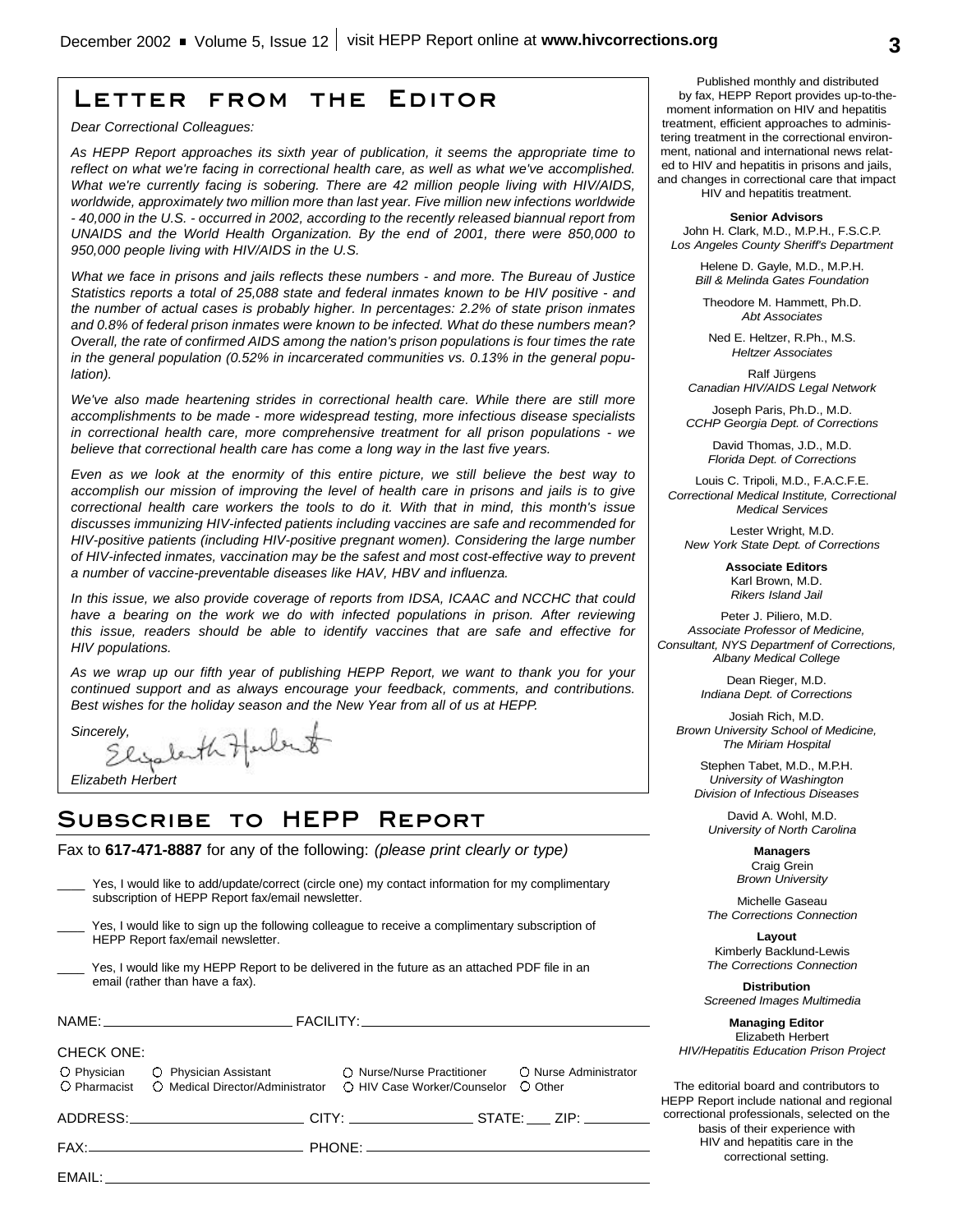#### **Vaccinations...** *(continued from page 2)*

hepatitis C, it may be cost-effective to vaccinate all HIV-infected inmates for hepatitis A.

Hepatitis B vaccination is recommended for all sexually active adults and individuals in long-term correctional facilities. Hepatitis B vaccination is neither recommended nor has been shown to be effective in HbsAg positive individuals. Because of the high prevalence of past hepatitis B infection among inmates, it may be cost-effective to screen for hepatitis B prior to routine vaccination. Levels of hepatitis B surface antibody >10 IU/ml are considered protective against hepatitis B. People who do not respond should be revaccinated with an additional one to three doses.<sup>8</sup>

The CDC has recommended an alternative accelerated hepatitis B dosing schedule for adults. After the first dose, the second dose should be administered one to two months later, and the third dose can be administered as early as four months after the first. 9

#### **Tetanus Diphtheria (Td) Vaccine**

The tetanus diphtheria (Td) vaccine is an inactivated toxoid and is, therefore, safe to give to immunocompromised patients. Even though many inmates will have been vaccinated as children, they should receive booster doses every 10 years.

#### **Varicella-Zoster Virus (VZV) Vaccine**

Because of the concern for acquiring live viral infections and transmission of vaccine-derived varicella to susceptible populations, varicella-zoster virus vaccine is generally not recommended in HIV-infected adults regardless of their immune status. HIV-infected patients who have not had chickenpox should also avoid contact with and exposure to varicella (chickenpox) or zoster (shingles).<sup>10</sup> Recommendations

for treating HIV-infected patients who are exposed to VZV are the same as for pregnant women (another group of patients at risk). Within 96 hours of an exposure to a patient with varicella or zoster, HIV-infected adults may receive a prophylactic dose of varicella-zoster immune globulin (VZIG). There are no data supporting the use of antivirals such as acyclovir in this population to prevent varicella or zoster.

#### **Measles, Mumps, and Rubella (MMR) Vaccine**

Most HIV-infected individuals will have received MMR as children, and revaccination is therefore not routine. The CDC recommends MMR vaccine be given to HIVinfected persons who have not previously been vaccinated, who are not severely immunocompromised (CD4 counts >200). Because of the low prevalence of these diseases in the U.S. and the potential for decreased efficacy and disseminated disease, the risks of the vaccine may outweigh the benefits. Severely immunosuppressed patients exposed to measles should receive immune globulin (IG) prophylaxis regardless of their vaccination status.

#### **Polio Vaccine**

Two types of polio vaccine are available. The oral polio vaccine is a live virus vaccine. Because of the risk of polio virus replication in immunocompromised patients, it should not be administered to HIV-infected persons, their household contacts, or nursing personnel who are in close contact with HIV-infected patients. The inactivated polio vaccine (IPV) is a suitable alternative for non-immune immunocompromised persons.

#### **HIV-infected Pregnant Woman**

When vaccinating HIV-infected pregnant women, the potential risk to the fetus and to the mother must be considered. In general, inactivated vaccines (influenza), bacterial

vaccines (pneumococcal vaccine), and toxoids (Td) are safe in pregnancy.

Pregnant women in their second and third trimesters are at increased risk for serious complications from influenza and should be vaccinated before flu season. Hepatitis B vaccine is recommended for pregnant women who are at risk for hepatitis B infection.

Pneumococcal vaccination is safe and is recommended in pregnancy for HIV-positive patients who have not been vaccinated in the past 5 years. In general live virus vaccines are not recommended for HIVinfected pregnant women because of the risk for congenital varicella or rubella and the risk of disseminated disease in the mother.<sup>7</sup>

#### **Conclusion**

HIV-infected individuals in correctional institutions can benefit from receiving vaccines to prevent pneumococcal disease, flu, diphtheria and tetanus, and hepatitis A and B. The immune status of the HIVinfected individuals may influence both the safety and efficacy of the vaccine. HIVinfected patients should generally avoid live-virus or live-bacterial vaccines. Inactivated vaccines are safe and should be offered to those who are at risk for disease. Patients with non-suppressed HIV viral loads and those with advanced disease may not respond or may have a blunted response to vaccination. In general, vaccines should be avoided during pregnancy, if possible. If vaccination must take place during pregnancy, only inactivated vaccines should be used. Further research is needed to evaluate the efficacy and the safety of vaccines in HIV-infected patients effectively treated with HAART.

#### **Disclosures:**

*\*Bristol Myers Squibb Speaker's Bureau*

#### **References:**

- *1. Health Status of Soon to be Released Inmates Report, NCCHC/NIJ 2002*
- *2. Hecht, Frederich. Immunizations in HIV Infection. HIV inSite Knowledge Base Chapter. June 1998, accessed November 20, 2002.*
- *3. Abstract # 534 from IDSA 40th annual meeting, 10/23-10/27/02 Chicago, Illinois*
- *4. Recommendations of the Advisory Committee on Immunization practices (ACIP) Use of Vaccines and Immune Globulins in Patients with altered Immunocompetence. MMWR Recommendations and Reports, April 9, 1993, Vol. 42.*
- *5. Huprikar et. al., IDSA Abstract 380/2001.*

- *7. General recommendations of Immunizations MMWR Recommendations and Reports, February 8, 2002, Vol. 51.*
- *8. Pollet, Claudia et al. "Immunization in the HIV-infected patient," New Jersey Medicine. May 2002. (5) Vol. 99.*
- *9. Vaccine Information Statement, Hepatitis B. CDC National Immunization Program. July 11, 2001.*
- *10. Bick, J. "Prevention of Opportunistic Infections (OIs) in Those with HIV Infection. HEPP Report, December 2001 (4): 12.*

*<sup>6.</sup> Guidelines for Preventing Opportunistic Infections Among HIV-infected persons - 2002. MMWR Recommendations and Reports, June 14, 2002, Vol. 51.*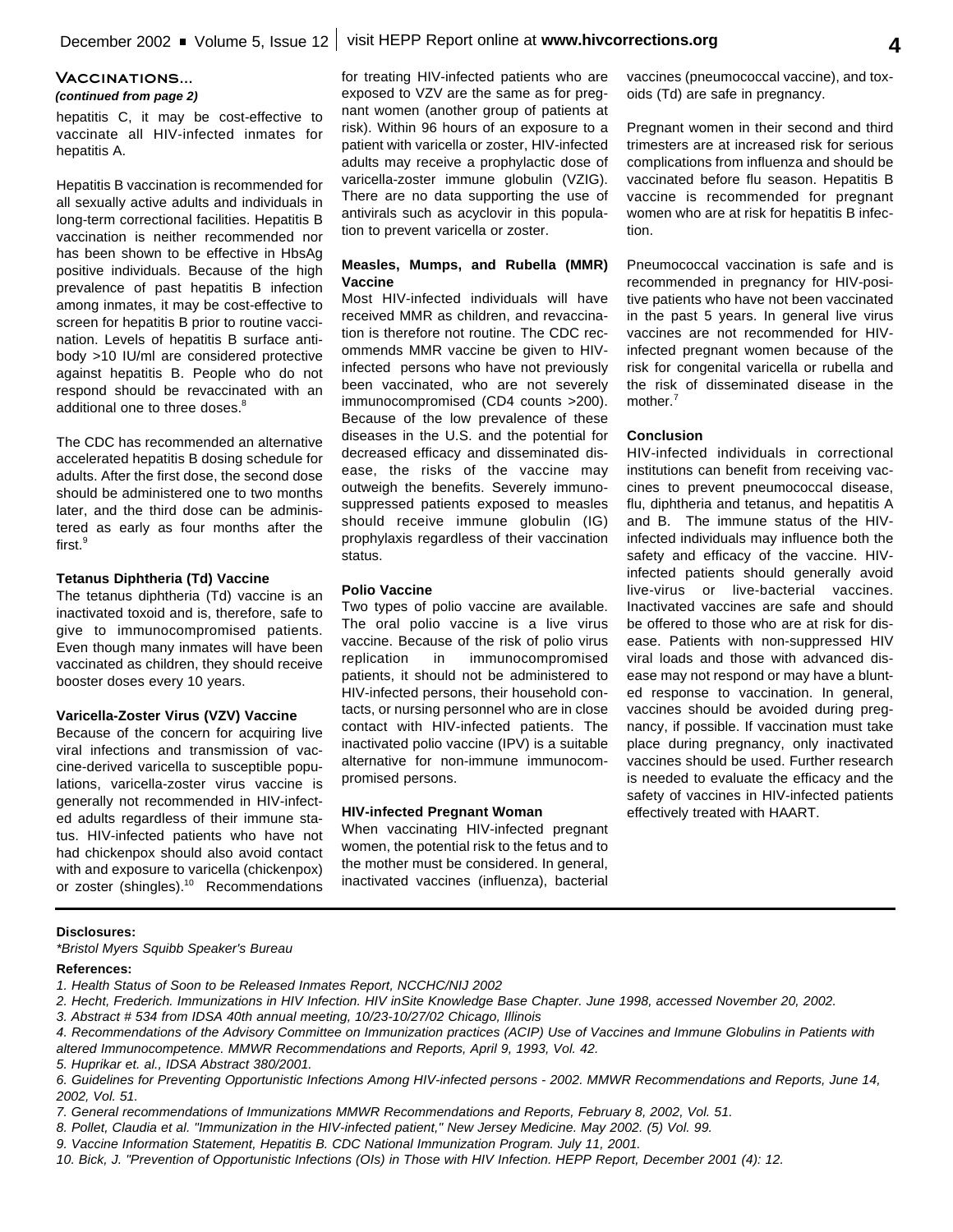# **Spotlight: Conference Update - 2002**

*Compiled by HEPP Report Co-Chief Editor Joseph Bick\**

*Selected news from the 42nd Interscience Conference on Antimicrobial Chemotherapy (ICAAC) held September 27-30, 2002 in San Diego; the 26th annual meeting of the National Commission on Correctional Health Care (NCCHC) held October 19-23, 2002 in Nashville; and the 40th conference of the Infectious Diseases Society of America (IDSA) held October 24-27, 2002 in Chicago.* 1

#### **SEXUALLY TRANSMITTED DISEASES**

**NCCHC:** The recently released report to Congress entitled "Health Status of Soon to be Released Inmates" highlights the unique opportunity that correctional health care professionals have to diagnose and treat sexually transmitted diseases. Data presented by Kennedy et. al. from seven juvenile detention centers revealed an average infection prevalence of 7.1% for chlamydia (CT) and 2.6% for gonorrhea (GC). The same group reported that for incarcerated adult women <25 years-old from three U.S. cities, the prevalence of CT was 15-22% and that of GC was 8- 9%. Infections were detected utilizing the urine ligase chain assay. Both CT and GC can be eradicated with a single dose of an antibiotic.

**NCCHC:** Varghese, Lincoln et. al. from the Hamden County Correctional Center in Massachusetts presented an economic analysis of an HIV testing and counseling program that demonstrated that routine testing of inmates is effective in identifying new cases of HIV, and has the potential to prevent future infections and decrease health care expenditures.

**NCCHC:** Newman et. al. presented an epidemiological analysis of CT and GC in women incarcerated by the Federal Bureau of Prisons (FBOP). This study demonstrated that in the FBOP, limiting screening to women <31 years of age diagnosed more than half of the cases at a fraction of the cost of screening all women.

**IDSA abstract #29:** This CDC study of the HIV counseling and testing database evaluated the rate of return of HIV test results. In 2000, of 1,641,488 people tested, 15,037 were HIV-infected. Test results were two times more likely to be returned to people if they were incarcerated at the time of testing. This data reinforces the importance of jail and prison-based testing programs.

**IDSA abstract #653:** 293 HIV-infected individuals with genital HSV were randomized to receive either twice-daily oral valacyclovir or placebo. At six months, 80% of those receiving valacyclovir were recurrence-free, opposed to 38% of those receiving placebo. Genital ulcer disease is known to increase the risk for transmission of HIV. Thus, the use of prophylactic oral acyclovir or valacyclovir in those with a history of recurrent genital HSV has the potential to both decrease recurrence of HSV and transmission of HIV.

**ICAAC:** 1494 heterosexual couples discordant for HSV-2 infection at 96 sites worldwide were randomized so that the HSV-infected individual received either daily valacyclovir or placebo. The partners of 3.8% of those receiving placebo vs. 1.9% of those receiving valacyclovir developed infection with HSV. This study suggests that HSV-2 infected partners of those who are HSV-2 negative should be offered prophylaxis.

**IDSA abstract #662:** This San Francisco study found a high incidence of proctitis in a cohort of men who have sex with men. Most cases were due to syphilis, NG, CT, and/or HSV. As active proctitis is known to increase the risk for acquisition of HIV, it should be promptly diagnosed and treated.

**IDSA abstract #655:** This study from Seattle found that 33/100 asymptomatic undergraduate men were culture positive for human papillomavirus (HPV).

**IDSA:** Exciting news was presented concerning a vaccine to prevent acquisition of HPV. (See also NEJM 11/21/02). Approximately 450,000 women worldwide develop cervical cancer annually, with a mortality of ~50%. In the developing world, cervical cancer is one of the leading causes of cancer deaths. In the U.S., ~15,000 cases of cervical cancer occur each year resulting in 5,000 deaths. The vaccine discussed is directed at HPV type 16, which is responsible for about half of the cases of cervical cancer. The vaccine was tested on women 16-23 years-old at 16 sites nationwide. Women were followed on average for 18 months. Of 768 women vaccinated, none developed HPV type 16 infections or precancerous lesions. Of the 765 who received placebo, 41 developed persistent HPV 16 infection and 9 developed precancerous tissue changes. Vaccinated women developed antibody titers against HPV 16 that are ~60 times greater than those seen in naturally occurring infection. An international phase 3 study is underway utilizing a tetravalent vaccine with serotypes 16, 18, 31, 45. Together, these four serotypes are responsible for 80% of cervical cancer.

**IDSA abstract #21:** The prevalence of flouroquinolone (FQ) resistant GC is known to be high in Asia and Hawaii. This CDC study of NG at four sites in northern and southern California found an overall prevalence of resistance to FQ of 4.9%. Higher resistance rates were seen in Asians, IDU, and those with recent antibiotic use. Therefore, FQ can no longer be considered first-line therapy for NG in CA or for patients who acquired GC there.

**NCCHC:** Clark, Sylla, and Gaylord presented a one-year report on the L.A. County jail condom distribution program. This initiative, which provides condoms and risk reduction education to self-identified gay, bisexual, and transgendered inmates, has been well accepted by staff and inmates and lead to no disciplinary issues.

#### **HEPATITIS**

**IDSA abstract #793:** The HCV seroprevalence among incoming inmates to the NYS prison system in 2000-2001 was 23% among women and 13.4% among men. The rate of HIV co-infection was 5.6% in women and 2.3% in men. Even among non-IDUs, the prevalence of HCV was 14% in women and 9% in men. This data suggests that inmates should be counseled and screened for HCV even in the absence of identified high-risk behaviors.

**IDSA abstract #517:** This study of HCV prevalence among the urban poor in San Francisco demonstrated a prevalence of HCV of 69%. Patients were recruited from hotels, shelters, and free lunch sites. Among those infected with HCV, a history of treatment was rare with <2% of patients entering into treatment each year.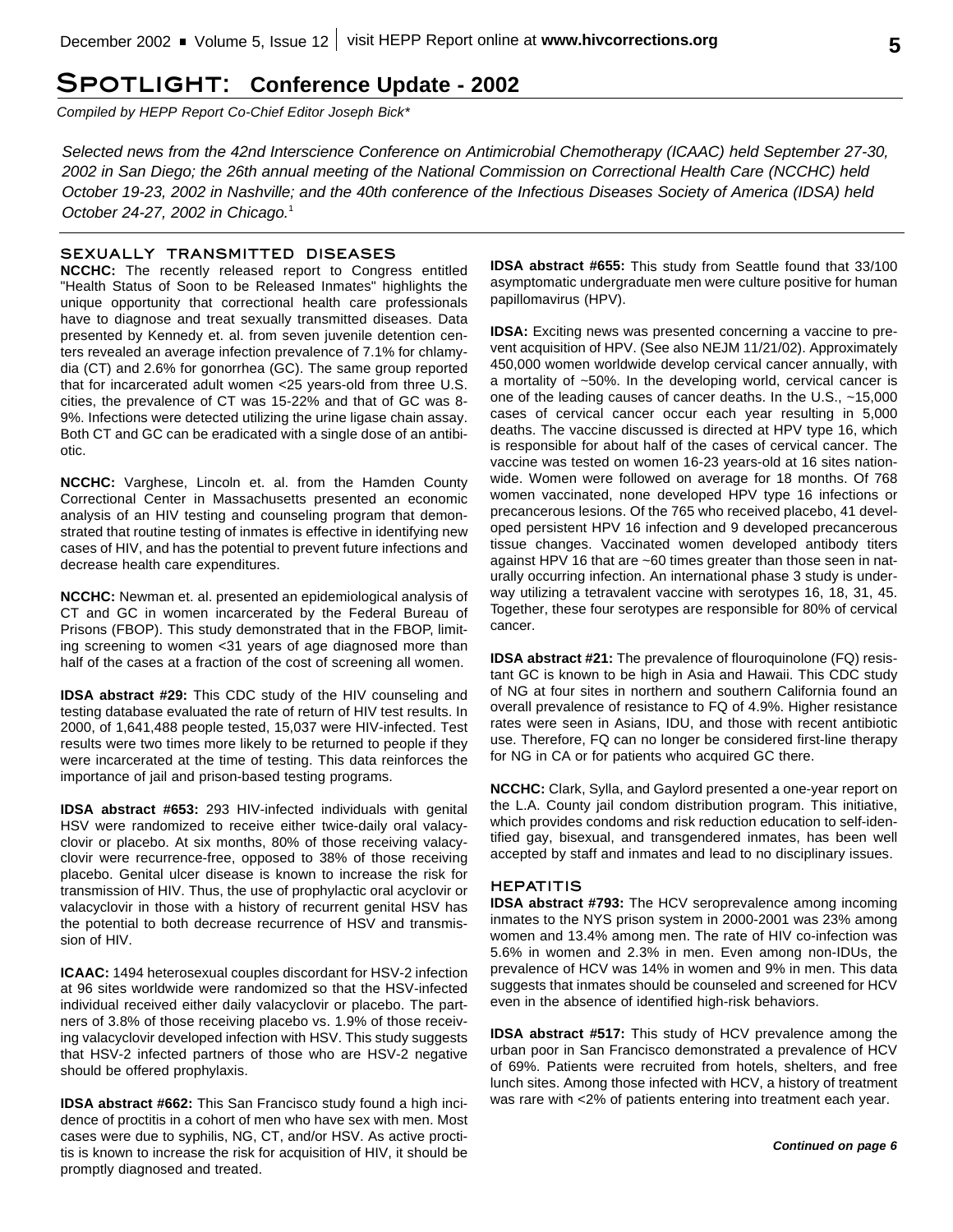#### **Conference Update...**

#### *(continued from page 5)*

**IDSA abstract #527:** Among HIV-infected patients vaccinated for HAV, only 60% developed a protective antibody titer. Those with CD4 >200 were two times more likely to respond to vaccination.

**ICAAC and IDSA:** Both had numerous abstracts looking at use of 3TC, adefovir, and/or tenofovir in the treatment of chronic hepatitis B infection. All three agents have the potential to decrease HBV viral load and liver inflammation. In a minority of patients, loss of e antigen positivity can be achieved. Studies are ongoing utilizing combination therapy targeted at HBV in mono-infected and HIV co-infected patients.

#### **HAART: TREATMENT-NAÏVE PATIENTS**

**ICAAC:** Follow-up data was presented from Gilead 903 demonstrating that at 48 weeks, 80% of those receiving efavirenz (EFV) plus 3TC plus either d4T or tenofovir had HIV VL <50 copies. Previously, ACTG 384 established that in terms of time to virologic failure, AZT/3TC/EFV is superior to AZT/3TC/NFV, d4T/ddI/NFV, or d4T/ddI/EFV in treatment-naïve patients. Considered together, these studies further support the use of an EFV/3TC backbone coupled with abacavir, AZT, ddI, d4T, or tenofovir in the treatment of HAART-naïve patients.

**ICAAC H-1076:** BMS A1424-034 data was presented comparing AZT/3TC/EFV to AZT/3TC/atazanavir (BMS's new once-a-day protease inhibitor.) As compared to other PI regimens, atazanavir (ATZ) has been shown to lead to minimal lipid changes. ATZ can cause asymptomatic elevations in indirect bilirubin.

Previous studies suggested that virologically, ATZ has efficacy similar to nelfinavir (NFV), while NFV has been shown to be less effective in naïve patients than EFV. Surprisingly, A1424-034 found that both the ATZ and EFV arms had comparable efficacy in achieving HIV VL of <400 and <50. It should be noted however that both arms were significantly less successful than has been seen in prior EFV studies. (HIV VL <400: 70% in the ATZ arm, 64% in the EFV arm; HIV VL <50: 32% in the ATV arm, 37% in the EFV arm). Although a true once daily PI is a welcome addition, further study is needed before ATZ can be considered to be virologically equivalent to EFV.

**ICAAC H-165:** Through four years of follow-up, HAART-naïve patients receiving Lopinavir-ritonavir (LPV-rtv) demonstrated sustained virologic response (intent to treat analysis: 70% HIV VL <50; on treatment analysis, 97% VL <50). Of those with viral load rebound, no PI resistance mutations have been demonstrated. LPV was well tolerated.

**ICAAC H-161:** 554 treatment-naïve patients were randomized to 300 mg po qd or 150 mg bid of 3TC coupled with once-daily EFV and twice-daily AZT. At 48 weeks, both arms demonstrated equivalent antiviral efficacy, adverse events, and frequency of the 184 mutation. 3TC has now been approved for once-a-day dosing, and a new 300 mg formulation is available.

**ICAAC H-166:** Fosamprenavir is a prodrug of amprenavir (APV) that is well tolerated, has no food restrictions, and is dosed as two pills bid as compared to eight bid for APV. The NEAT trial was reported at ICAAC, and demonstrated comparable virologic efficacy for fosAPV/3TC/ABC as compared to NFV/3TC/ABC.

#### **HAART: TREATMENT-EXPERIENCED PATIENTS**

**ICAAC:** Toro 2 studied HAART-experienced patients in Europe and Australia who are resistant to medications in all three classes and/or have a history of prolonged use of HAART. This study evaluated the addition of T-20 (fusion inhibitor) by bid injection vs. placebo to an optimized background of three to five other agents. The T-20 arm demonstrated a 1.70 decrease in the HIV VL as compared to a .76 drop in the optimized background arm alone.

### **HAART: SIDE EFFECTS**

**ICAAC H-1074:** This study looked at the result of substituting ABC or AZT for d4T in patients with either lipoatrophy (as determined by self-report or physical examination) or elevated serum lactate (>3.2 without symptoms, >2.2 with symptoms). Patients were studied by dexa scan, CT, self-report, and anthropomorphic measurements. Patients who switched from d4T demonstrated increased fat in arms and legs by dexa scanning; decreased lactate levels; and significant improvements in lipoatrophy (by self report) with increased fat in face, legs, arms, and buttocks.

**ICAAC:** Previously, the Gilead 903 study demonstrated equivalent virologic efficacy of EFV/3TC/TFV vs. EFV/3TC/d4T. At ICAAC, further analysis of this study was presented which showed that the d4T arm had an increased incidence of elevated serum lactate, hyperlipidemia, (cholesterol, fasting triglycerides, LDL), and neuropathy as compared to the TFV arm.

#### *Disclosures:*

*\*Nothing to disclose.*

#### *References:*

*1. This article contains discussion of off-label use of some drugs; not all have been approved for that use by the FDA.*

# **Resources & Websites**

**Diagnosis and Management of Hepatitis C** CME activity http://www.medscape.com/clinicalupdate/hepc

#### **HIV in Prisons, 2000**

Bureau of Justice Statistics http://www.ojp.usdoj.gov/bjs/abstract/hivp00.htm

#### **Viral Hepatitis Education for Correctional Facilities**

Hepatitis educational curriculum for correctional health care providers and inmates.

http://www.cdc.gov/ncidod/diseases/hepatitis/spotlights/ncchc.htm

**Infectious Diseases Society of America (IDSA)** http://www.idsociety.org/

**American Association for the Study of Liver Disease** http://www.aasld.org/

#### **Conference Reports AASLD, ICAAC, IDSA**

http://www.hivandhepatitis.com/ http://www.natap.org/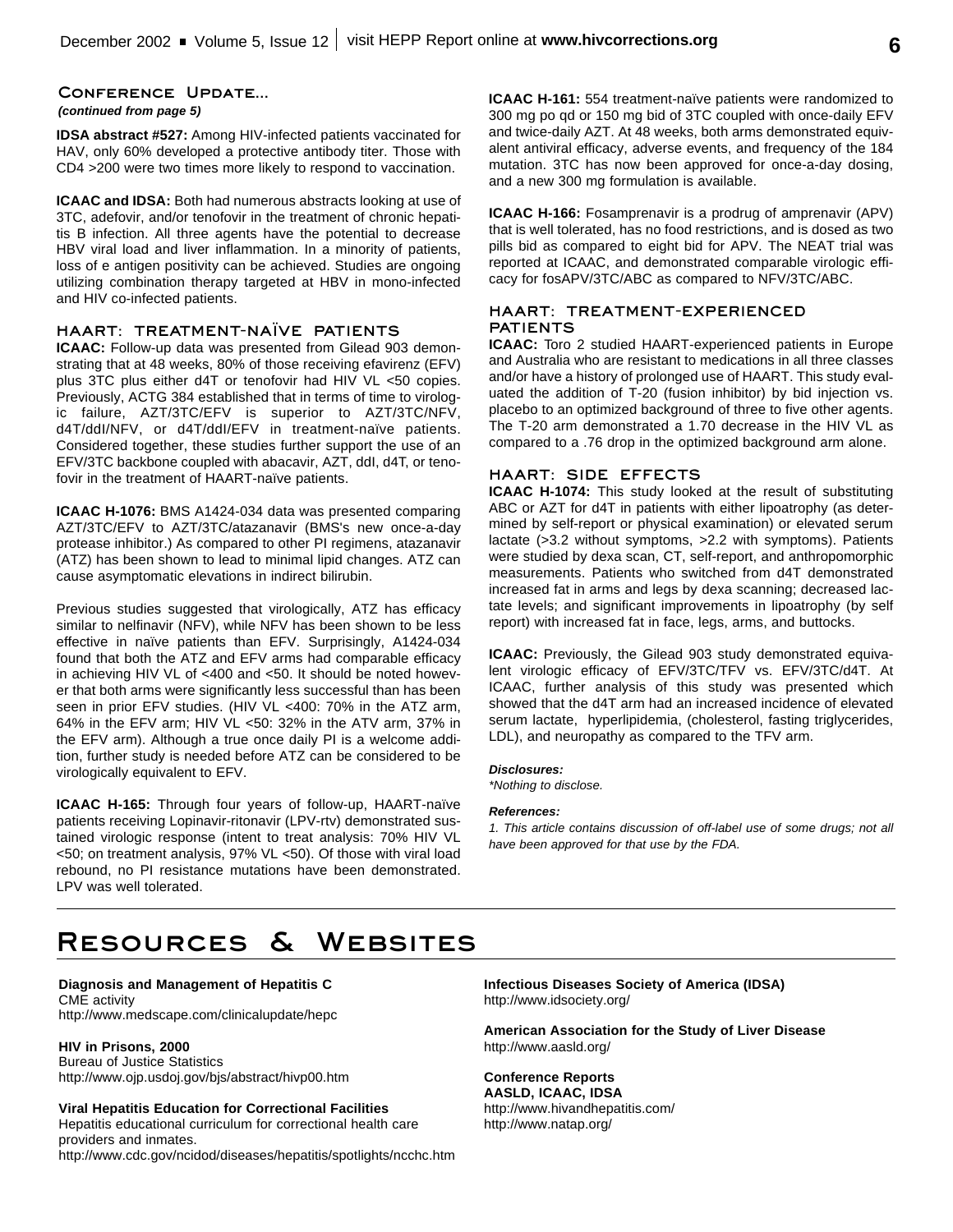# **World AIDS Day 2002: Correctional Update**

World AIDS Day was commemorated around the globe on December 1st to celebrate progress made in the battle against the epidemic, and focus attention on remaining challenges. The problem of HIV/AIDS in prisons and jails is still overlooked by World AIDS Day community efforts, and we feel it is important to both celebrate the strides made in HIV/AIDS care in correctional settings, and recognize our ongoing challenges. The first table below gives us heartening news: the marked decline in the percentage of AIDS deaths in U.S. correctional facilities by state. The second table shows us the progress still to be made: the prevalence data in the 25 correctional facilities in the U.S. holding the largest number of inmates with confirmed AIDS. The following tables were created with data from the Bureau of Justice Statistics Bulletin "HIV in Prisons, 2000" (October 2002).





| Some facilities holding the largest number of prisoners with confirmed AIDS |              |              |                     |                  |
|-----------------------------------------------------------------------------|--------------|--------------|---------------------|------------------|
| Number of inmates on June 30, 2000                                          | <b>State</b> | <b>Total</b> | With confirmed AIDS | % of all inmates |
| Total                                                                       |              | 56.021       | 1.995               | 3.6              |
| CA Men's Colony                                                             | CA           | 6,683        | 63                  | 0.9              |
| CA State (Corcoran)                                                         | CA           | 5.840        | 51                  | 0.9              |
| Osborn CI                                                                   | СT           | 1,818        | 64                  | 3.5              |
| Central FLA Reception Ctr                                                   | <b>FL</b>    | 2.174        | 140                 | 6.4              |
| Washington CI                                                               | FL.          | 1,178        | 78                  | 6.6              |
| Everglades CI                                                               | <b>FL</b>    | 1,537        | 61                  | 4.0              |
| Apalachee CI                                                                | <b>FL</b>    | 1,611        | 60                  | 3.7              |
| Union CI                                                                    | FL           | 1.703        | 54                  | 3.2              |
| Okeechobee CI                                                               | FL           | 1.147        | 50                  | 4.4              |
| <u>Taylor Cl</u>                                                            | FL.          | 1,006        | 48                  | 4.8              |
| Martin CI / Work Camp                                                       | FL           | 1,057        | 42                  | 4.0              |
| Lake CI                                                                     | <b>FL</b>    | 1.055        | 39                  | 3.7              |
| Wheeler CF - CCA                                                            | GA           | 1.002        | 50                  | 5.0              |
| Reception Diagnostic Ctr                                                    | IN           | 668          | 50                  | 7.5              |
| <b>Elayn Hunt Correctional Ctr</b>                                          | LA           | 2,151        | 43                  | 2.0              |
| ouisiana State Pen.                                                         | LA           | 5.116        | 41                  | 0.8              |
| Roxbury CI                                                                  | <b>MD</b>    | 1,906        | 67                  | 3.5              |
| <b>Metropolitan Transition Ctr</b>                                          | <b>MD</b>    | 1,604        | 40                  | 2.5              |
| Mississippi State Pen.                                                      | <b>MS</b>    | 4,986        | 49                  | 1.0              |
| Mohawk CF                                                                   | <b>NY</b>    | 1.408        | 111                 | 7.9              |
| Albion CI                                                                   | <b>NY</b>    | 1,342        | 41                  | 3.1              |
| Attica CF                                                                   | <b>NY</b>    | 2.211        | 40                  | 1.8              |
| <b>Broad River CI</b>                                                       | <b>SC</b>    | 989          | 217                 | 21.2             |
| Stiles Unit                                                                 | ΤX           | 2,856        | 452                 | 15.8             |
| Estelle Unit                                                                | ТX           | 2,973        | 44                  | 1.5              |

*Source: Data are from the 2000 Census of State and Federal Adult Correctional Facilities. A total of 1,504 facilities reported data on confirmed AIDS.*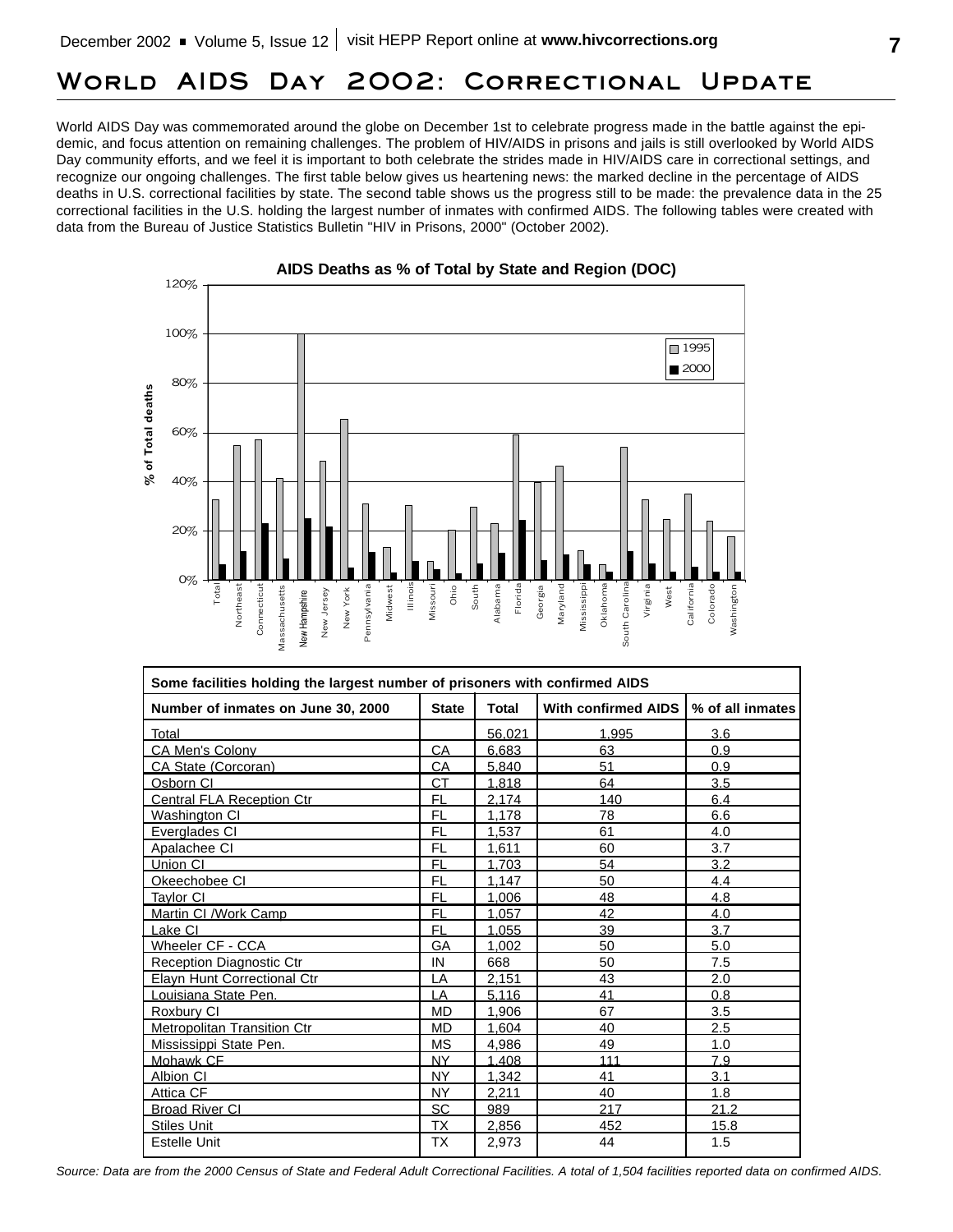# **When to Immunize Inmates**

10<br>1<br>2<br>1<br>2<br>H

| Recommendations for Immunizations in HIV-infected Inmates |     |           |  |
|-----------------------------------------------------------|-----|-----------|--|
| <b>Vaccine</b><br>CD4 <200<br>CD4 > 200                   |     |           |  |
| Live                                                      |     |           |  |
| <b>MMR</b>                                                | No. | Yes       |  |
| Varicella (VZV)                                           | No. | No        |  |
| <b>OPV</b>                                                | No  | <b>No</b> |  |
| <b>Inactivated</b>                                        |     |           |  |
| Pneumococcal                                              | Yes | Yes       |  |
| Tetanus-Diphtheria (Td)                                   | Yes | Yes       |  |
| Influenza                                                 | Yes | Yes       |  |
| <b>Hepatitis A</b>                                        | Yes | Yes       |  |
| <b>Hepatitis B</b>                                        | Yes | Yes       |  |
| <b>IPV</b>                                                | Yes | Yes       |  |

| Recommendations for Immunizations in HIV-infected Pregnant Inmates |           |           |  |
|--------------------------------------------------------------------|-----------|-----------|--|
| <b>Vaccine</b>                                                     | CD4 <200  | CD4 > 200 |  |
| Live                                                               |           |           |  |
| <b>MMR</b>                                                         | <b>No</b> | No        |  |
| Varicella (VZV)                                                    | No.       | <b>No</b> |  |
| <b>OPV</b>                                                         | No.       | No.       |  |
| <b>Inactivated</b>                                                 |           |           |  |
| Pneumococcal                                                       | Yes       | Yes       |  |
| Tetanus-Diphtheria (Td)                                            | Yes       | Yes       |  |
| Influenza                                                          | Yes       | Yes       |  |
| <b>Hepatitis A</b>                                                 | Yes       | Yes       |  |
| <b>Hepatitis B</b>                                                 | Yes       | Yes       |  |
| <b>IPV</b>                                                         | Yes       | Yes       |  |

| <b>CDC's Recommended Adult Immunization Schedule, 2002-2003</b> |                                                                                  |  |  |
|-----------------------------------------------------------------|----------------------------------------------------------------------------------|--|--|
| Tetanus, Diphtheria (Td)                                        | 1 dose booster every 10 years                                                    |  |  |
| <b>Influenza</b>                                                | 1 annual dose                                                                    |  |  |
| <b>Pneumococcal</b>                                             | 1 dose for persons with medical or other indications. (1 dose revaccination for  |  |  |
|                                                                 | immunosuppressive conditions)                                                    |  |  |
| <b>Hepatitis A (Havrix, Vagta)</b>                              | 2 doses (0, 6-12 months) for persons with medical, behavioral, occupational or   |  |  |
|                                                                 | other indications, including hepatitis C infection                               |  |  |
| Hepatitis B (Engerix-B,                                         | 3 doses (0, 1-2, 4-6 months) for persons with medical, behavioral, occupational, |  |  |
| Recombivax HB)                                                  | or other indications, including hepatitis C infection                            |  |  |
| <b>Hepatitis A/B combination (Twinrix)</b>                      | 3 doses (0, 1-2, 4-6 months) for persons with medical, behavioral, occupational, |  |  |
|                                                                 | or other indications, including hepatitis C infection                            |  |  |
| Measles, Mumps, Rubella (MMR)                                   | dose if MMR vaccination history is unreliable; 2 doses for persons with occu-    |  |  |
|                                                                 | pational or other indications                                                    |  |  |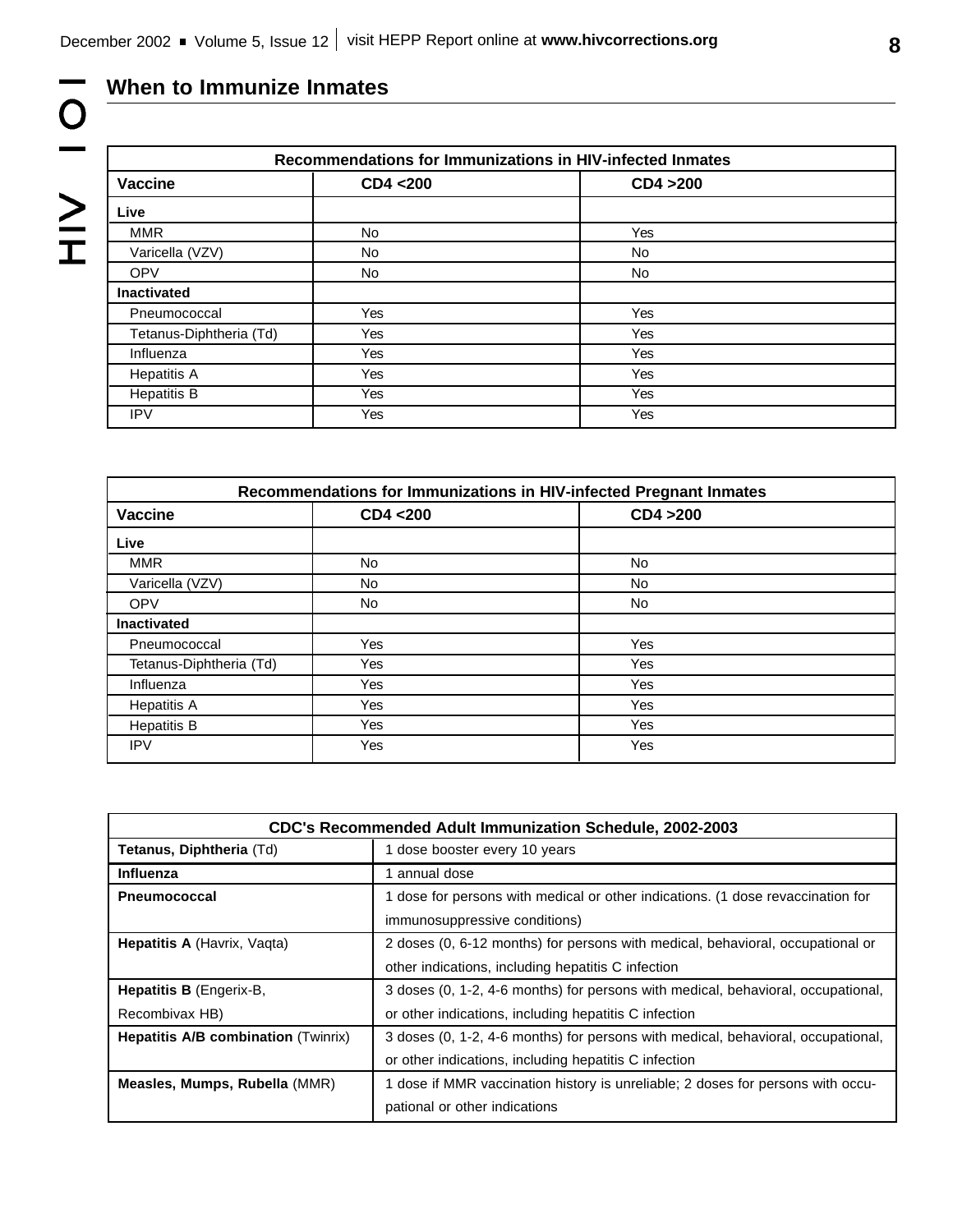## **Save the Dates**

**North American AIDS Treatment Action Forum** *December 8-11, 2002 New Orleans, Louisiana* Fee: \$225 Call: Paul Woods, 202.483.6622 ext. 343 Email: pwoods@nmac.org Visit: www.nmac.org/nataf/2002

### **American Correctional**

**Association Winter Conference** *January 11-15, 2003 Charlotte, North Carolina* Call: 800.222.5646 ext. 1922 Visit: www.aca.org

#### **Hepatitis C Management for Prisoners**

*January 25-26, 2003 San Antonio, Texas* For abstract forms and more information, visit http://www.med.umn.edu/cme/htm l/hepcoordinators.html

#### **National Hepatitis Coordinators' Conference**

*January 26-30, 2003 San Antonio, Texas* Fee: \$125 Call: 800.776.8636 http://www.med.umn.edu/cme/ brochures2002/hepcoord2003/ hepcoordbro2003.html

#### **10th Conference on Retroviruses and Opportunistic Infections**

*February 10-14, 2003 Boston, Massachusetts* Call: 703.535.6862 Email: info@retroconference.org Visit: http://www.retroconference. org/2003

#### **Management of HIV/AIDS in the Correctional Setting Satellite Video Conference**

*Hepatitis B & C with HIV Co-infection: A Diagnostic & Treatment Update March 11, 2003 12:30-3:30 p.m. E.T.* CME & Nursing Credits Available www.amc.edu/Patient/HIV/ hivconf.htm E-mail: ybarraj@mail.amc.edu Call: 518.262.4674

# **Inside News**

#### **New Guidelines for Metabolic Complications Associated with HIV**

The International AIDS Society-USA published its first comprehensive guidelines for metabolic complications associated with HIV and antiretroviral therapy. The guidelines appear in the Nov. 4 issue of the *Journal of Acquired Immune Deficiency Syndromes* and include recommendations for assessing, monitoring and treating metabolic problems in five areas: abnormal fat distribution, lactic acid disorders, bone disease, abnormalities in lipid metabolism, and insulin resistance with alternations in glucose metabolism. *www.kaisernetwork.org, 11/6/02*

### **FDA Accepts New Drug Application for HIV** The FDA has accepted North Carolina-based Triangle Pharmaceuticals' new drug application

for the antiretroviral drug Coviracil. According to Triangle, the drug (a nucleoside reverse transcriptase inhibitor) could be approved for marketing in the U.S. as soon as the third quarter of 2003. *www.kaisernetwork.org, 11/6/02*

#### **20-minute HIV Test Approved by FDA**

The FDA has approved OraSure's easy-to-use 20-minute HIV test, OraQuick. According to the FDA, studies show OraQuick is 99.6 percent accurate. The test involves pricking a person's finger and gives results similar to common pregnancy tests. People who test positive need a lab test to confirm HIV infection. OraSure will begin selling the test at the end of this year and at first it will be available only in hospitals and large health clinics. *Associated Press, 11/8/02*

#### **HIV Cases "Soar" in MD State Prisons**

According to a recent U.S. Department of Justice Report, Maryland had the second-highest percentage of HIV-positive prisoners in the nation, second only to New York. Of the state's more than 23,200 prisoners, 4.3% (998 inmates) were known to be HIV-positive in 2000, a 21% increase from the 820 HIV-positive inmates the year before. Local AIDS officials attribute the growing problem to high rates of injection drug use and needle sharing among addicts in Maryland's urban areas. *www.aegis.org, 11/11/02*

#### **HCV Viremia in HIV+, HCV-Seronegative Patients**

A recent article in the *Journal of Acquired Immune Deficiency Syndromes* (2002; 31(2): 154-162) reviews a study that found that HCV viremia may occur in patients without detectable HCV antibodies. The study concludes that HCV infection appears to occur more frequently among HIV-infected, HCVseronegative patients than previously thought. *www.natap.org, 11/18/02*

#### **Trends in HCV and HIV in Inmates Entering CA Prisons**

A report in the November 2002 issue of AIDS studies trends in HCV and HIV infection among inmates entering prison in California in 1994

and 1999. Among other trends, men were more likely to be infected with HCV than were women, but there was a 16% increase in HCV positivity among African-American men. And HIV seroprevalence decreased from 1994 to 1999 for both men and women, but compared with white and Latino inmates, African-American male and female inmates were more likely to be infected with HIV in 1999. *AIDS, November 2002*

#### **Study Tests Pegasys/Ribavirin in African-Americans**

Lennox Jeffers compared the efficacy and safety of Pegasys/Ribavirin combination therapy for treating African-American and Caucasian patients infected with the HCV genotype 1. The study followed 78 African-Americans and 28 Caucasians over 48 weeks (with a 24-week follow-up period). Investigators concluded that while African-Americans appear to tolerate the therapy better than Caucasians, African-Americans appear to have lower response rates. *www.natap.org, 11/11/02*

#### **Maryland Officials Studying How to Test, Treat Inmates for HCV**

Maryland correctional officials have created a task force to draft a new state policy for testing and treating inmates with hepatitis C. The state does not require inmates to be tested for HIV or HCV, and there is no set treatment policy for prisoners infected with HCV. While there are no statistics for how many inmates in MD are infected with HCV, the state has the secondhighest rate of HIV infection among inmates, and the "close association" between HIV and HCV suggests that treating all HCV infected inmates would be expensive. *Associated Press, 11/12/02*

#### **Inmate's TB Prompts Widespread Testing**

More than 150 inmates and correctional staff were tested for tuberculosis (TB) after the discovery of TB in an inmate at the state prison in Lansing, Kansas. Of the 154 people tested, 27 tested positive for TB infection, though none have developed full-blown TB, according to health officials. The infected inmate had been housed in several county jails, leading to the widespread testing.

*Associated Press, 10/29/02*

#### **Syphilis Rate Rises in U.S.**

Syphilis cases in the U.S. are on the rise for the first time in more than a decade, the CDC reports. The syphilis rate increased from 2.1 cases per 100,000 people in 2000 to 2.2 cases per 100,000 last year; more than two-thirds of the new syphilis patients were men. The trend suggests a potential resurgence in transmission of the AIDS virus, the CDC said. *MMWR, 11/1/02*